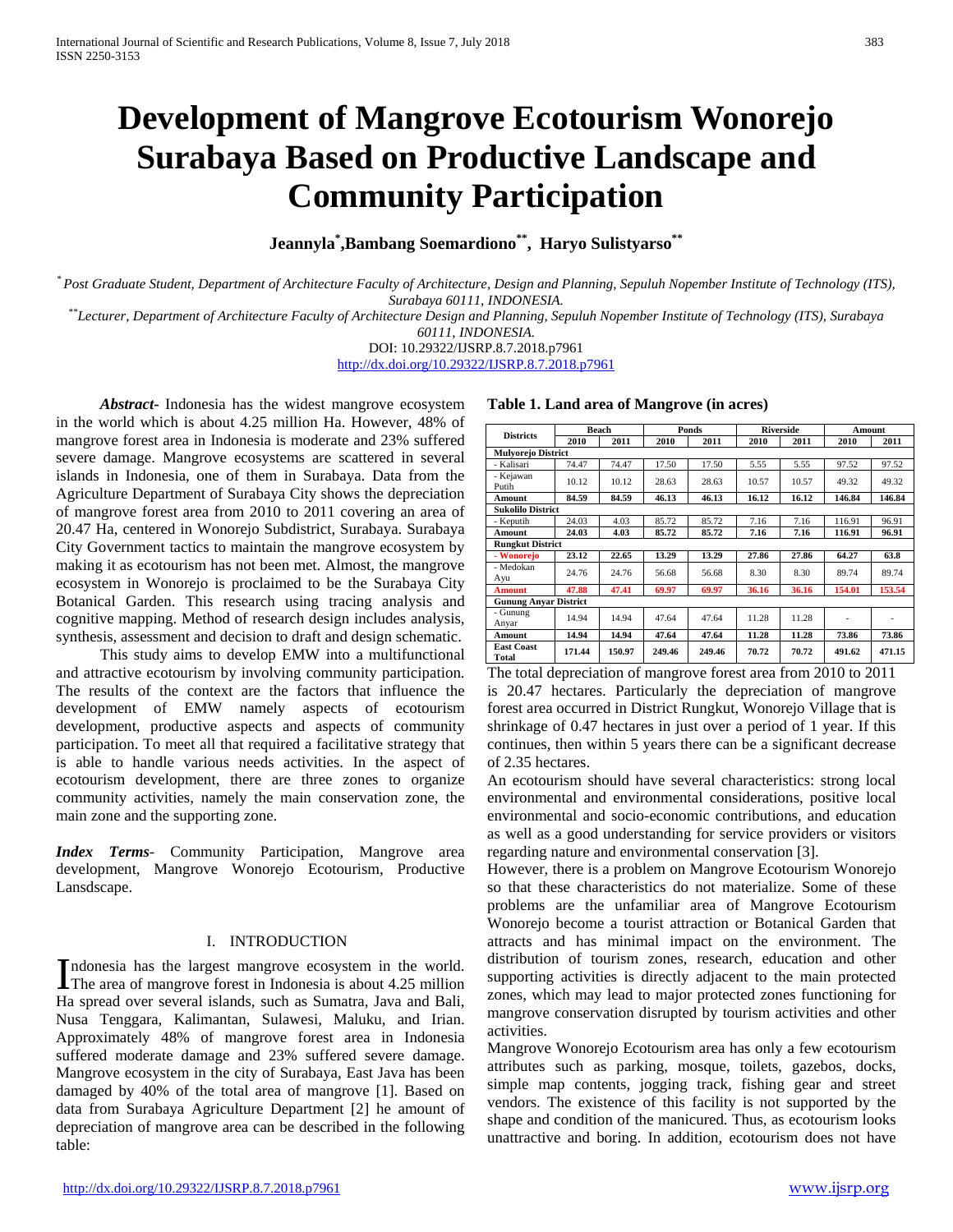facilities that accommodate the procurement of special programs for visitors / the public in conducting conservation activities.

This research proposes mangrove ecotourism by using the concept of productive landscape. Where a productive landscape means an integration of productivity within a city through a landscape medium. Mangrove Ecotourism Wonorejo has the potential as an active and productive land for the local community. This research has done a lot of research on the mangrove ecosystem which states the need for knowledge for the community to encourage participation in mangrove conservation, but there has been no research that combines the concept of productive landscape and community participation in its development. Therefore, this research will focus on the development of Mangrove Ecotourism Wonorejo Surabaya as an attractive and attractive ecotourism area. The emphasis of the discussion is to develop schematic concepts and design that have minimal environmental impact and become an independent landscape-based landscape supported by community participation.

### II. RESEARCH ELABORATION

### *2.1 STUDY AREA*

This research was conducted at Mangrove Ecotourism located at Jl. Wonorejo Timur No.1, Wonorejo, Rungkut, Surabaya City, East Java with an area of 700ha. Mangrove Wonorejo Ecotourism is included in the East Coast Region of Surabaya located at coordinates 7°15'19,60 "S - 7°17'13,25" S 112°48'35,69 "E - 112 ̊48'40,72" East wide area ± 2,503.9 Ha. The soil type is alluvial hydromorph.

# **Figure 1. Location map of study area.** fukil among **Selat Madura**

The boundaries of the study area are as follows:

- North : Sukolilo, Wonorejo
- South : Rungkut Medokan Ayu, Pandugo Street
- West : Sea Wonorejo
- East : Lotus Hotel, Regency Housing.

# *2.2 METHOD OF DATA COLLECTION AND ANALYSIS*

The primary data in this study included a survey of a group of individuals conducted through a questionnaire. Then proceed with physical and non-physical observation with observation done at the time of working day (Monday-Friday) and weekend (Saturday-Sunday). Data mapping technique is done by behavioral mapping technique. Behavioral mapping is presented in the form of sketches or diagrams of an area where humans perform various activities.

In this study the analysis technique consists of:

a. Walkthrough Analysis

Walkthrough Analysis technique is an assessment of urban quality that is done by walking through the area with observation and see the impression that is felt along the way through the recording of images [4]. This analysis purposed to know the internal physical conditions in a region so as to get the aspects of the perceived impressions from the starting point to the end point of observation that can be poured into the criteria of development design Mangrove Wonorejo ecotourism is attractive.

b. Cognitive Mapping Analysis

This technique is used to process behavior observation and cognitive map data.

This data is obtained through surveys and observations. The data will be processed into the mental map that contains the linkage of cognitive mapping preference, ie cognition about how humans translate the built environment through spatial signs to remember it, and cognitive distance, that is about how humans have different perceptions about the existing spatial environment.

The purpose of this analysis technique is to get aspects in the design criteria of Mangrove Ecotourism development based on Wonorejo productive landscape as an ideal tourist destination from the perspective of the needs of community space utilization and researchers based on existing factual conditions.

### III. RESULT

*A. Walkthough Analysis* **Figure 2. Walkthough Analysis Lane 1** 

**U**



Origin Destination Visual Direction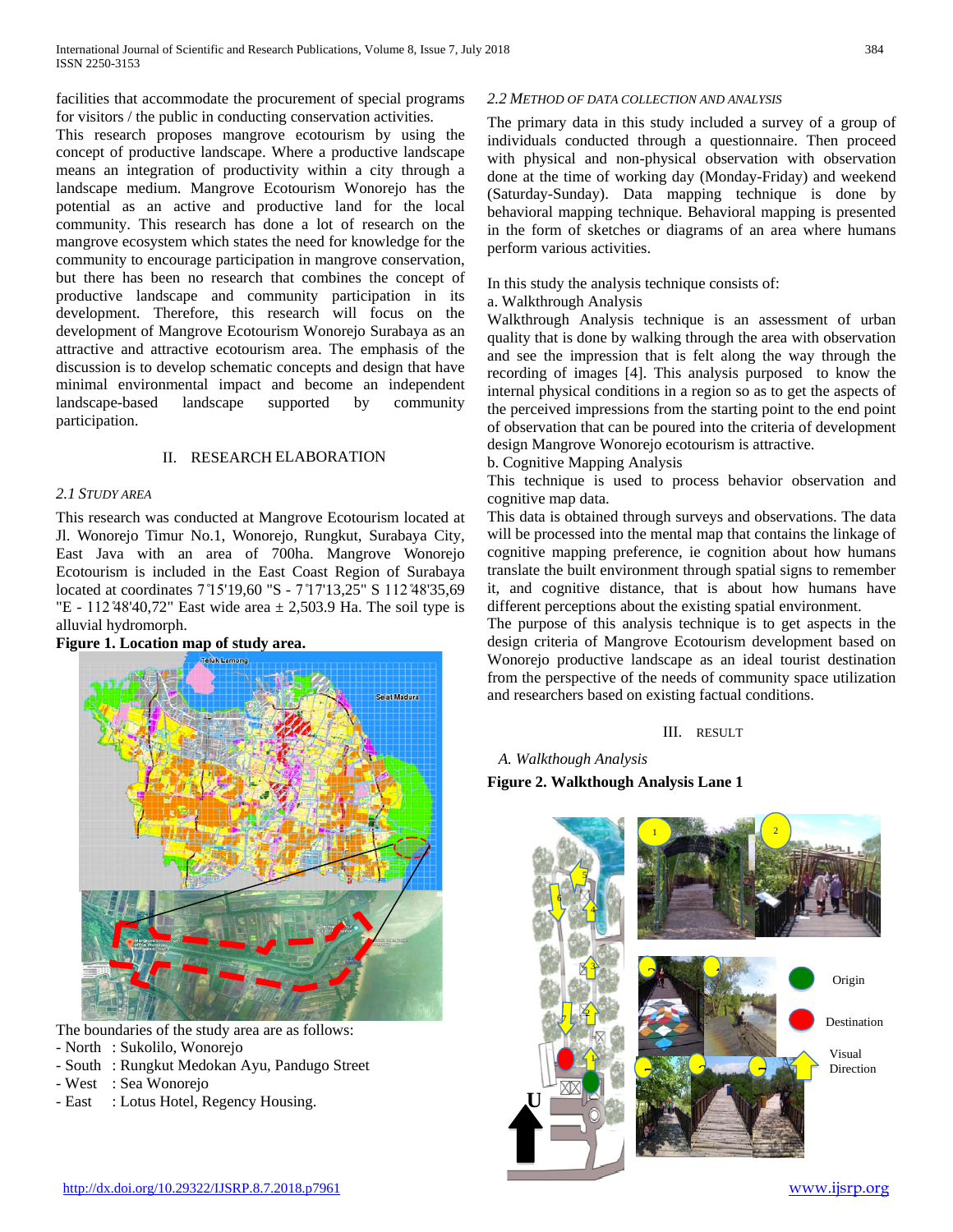**Connected:** Overall within the ecotourism area has provided a path with a wooden footbridge that is able to reach every destination point. However, there are only two shortcut lanes. This causes ecotourism visitors to go through a long route to reach each destination point.

**Conspicuous:** No map of where visitors are found on this line. With a considerable route should be able to add the presence of information boards and destination directions for visitors. In addition, there are also no warning signs for visitors not to throw garbage carelessly and how to treat mangroves in the area.

**Comfortable:** On the comfort aspect, found that Line 1 has some features that can make visitors ecotourism comfortable, namely the shelter, gazebo, and shady trees so that visitors do not feel hot. However, there are still some points like in visual direction 6 that have no shade whatsoever.

**Convivial:** On this path, there is no street furniture like lights or chairs for visitors. This is probably due to the path size only 3m. In addition, this path is also not friendly to disable users because it has no ram and catwalk made of wood that is not tightly arranged to the fullest. However, there are many trash cans along the path, so visitors can throw the garbage in its place. In this path also has been equipped with a wooden railing so that visitors can hold and feel safe. Other things like the mural on the path of the catwalk also add the value of hospitality on this path.

**Convenient:** The line is identified as easy to navigate because it has clear directions and routes. In addition, most of the lanes have used material that is quite easy to pass by visitors. Only in visual directions 6 and 7 that use the bamboo material with different heights. The use of these materials causes ecotourism visitors is quite difficult to pass through and not infrequently there are tripping.

## **Figure 3. Walkthough Analysis Lane 2**



**Connected:** To reach this path visitors must use boat transportation mode first. As the origin point is provided a small dock as an area to raise and lower passengers. On this path from the origin point to the destination point can connect well.

**Conspicious:** On this path has a signpost to reach a particular destination point. In addition, there are also warning signs to not litter. With the existence of facilities, such information boards make this path is considered to have a fairly good clarity.

**Comfortable:** All the way from the point of origin to the visual direction 2 has lush mangrove trees so pedestrians can comfortably pass through when the weather is hot. At the visual point 3, the mangrove population is reduced and no shelters are available so pedestrians become less comfortable as they pass through the path. However, there are many shelters along the visual direction 4 to the destination point. Shelter and gazebo contained in this path using wood material that does not contaminate the mangrove ecosystem.

**Convivial:** Condition of the bridge along this path using wood and bamboo materials so that the structure is less sturdy and endangers visitors who are through it. On this path is also not available street furniture and attractions so that the journey to the destination point was tiring and boring. There is a railing made of bamboo material but not designed optimally. Thus, the railing is not the maximum and dangerous for visitors who are still children. This path also does not have facilities for disabled users. Based on the analysis, this path is considered less friendly to ecotourism visitors.

**Convenient:** The journey to this path requires a certain fee and different modes of transportation. When compared with the extent of the path in this area to the physical condition of the bridge that is less friendly to the visitor it can be concluded that this path still does not meet the aspect of ease.

## *B. Cognitive Mapping*

There are several activities on the ecotourism of mangrove wonorejo spread in several areas. The spread of the activity can be described in the following figure:

**Figure 4. Spread of Activity Map on Segmen A**

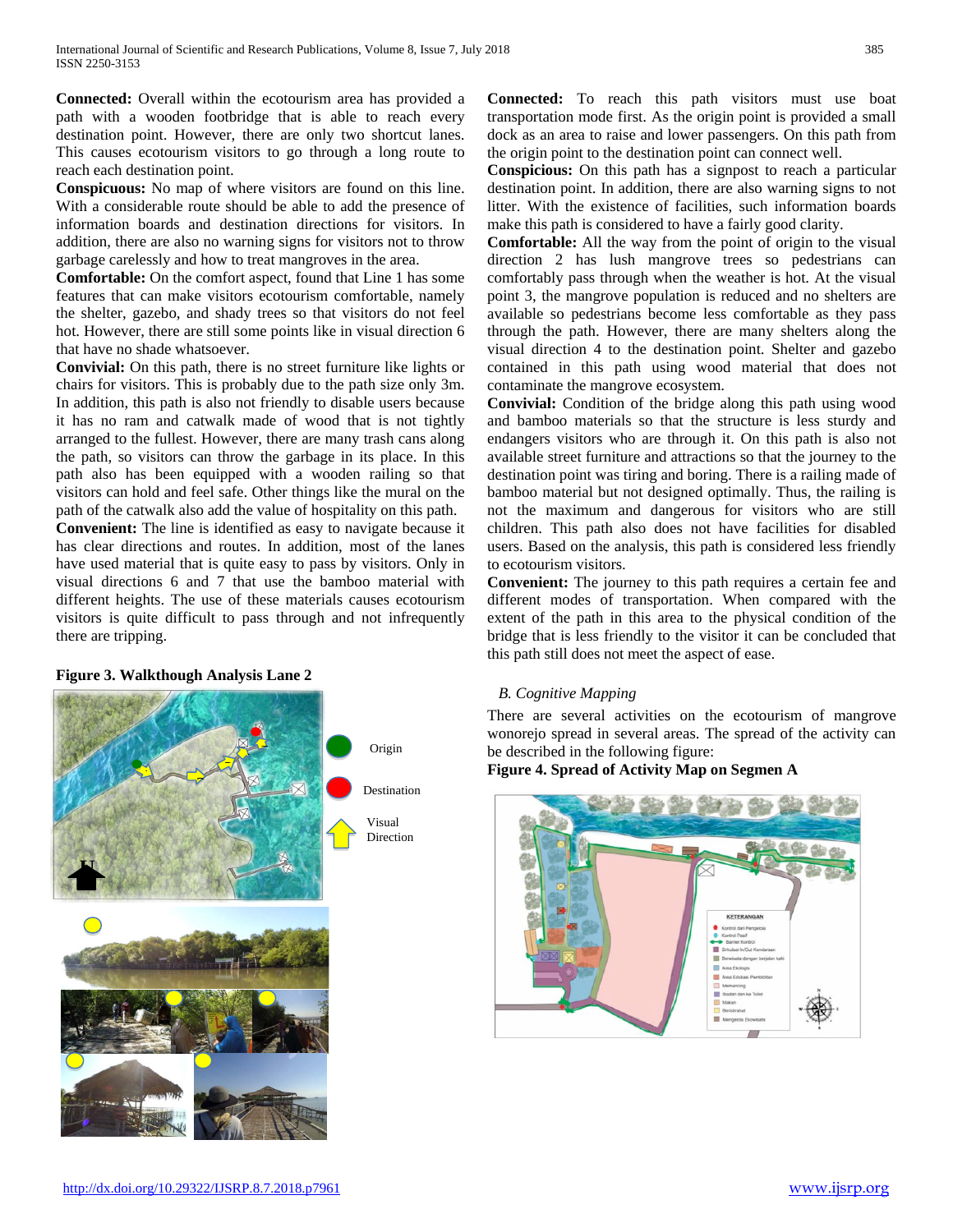## **Figure 5. Movement Traces Segmen A on Weekday**



User movement on weekdays usually begins by entering at the main entrance on the south side of the area. In the middle area, there are some facilities such as photo studio and gazebo or management office. Visitors will usually stop at the facility to take pictures and take a break. Then, visitors will continue the journey which is divided into 2 directions. The first direction leads to the culinary center 1 and the second direction to the main dock and main track jogging area.

In the first direction, visitors will usually enjoy spot views on a small dock located near the center area. Then the movement continues towards the culinary center. However, the movement towards that direction is rarely done by visitors. Instead, visitors usually choose to move back and move on to the next destination.

Meanwhile, the movement towards the second is more often done because visitors are usually interested to browse the area of Mangrove Ecotourism Wonorejo further and want to travel along the river to ecotourism area in the segment B. In addition, there is a culinary center and jogging track area which became the destination point from the direction this.

Visitors who go through the second direction are usually dominated by certain families and groups/communities. Only a handful of female visitors-men, women, men, and individuals will move up to the end of the jogging track.

After going through the destination each visitor will usually move towards the beginning of the movement in the south of the ecotourism area. Before leaving the ecotourism area visitors will rest for a moment on a large gazebo located near the parking area. Then visitors will leave the Mangon Wonorejo Ecotourism through the main entrance / out.

Visitors with family and community categories are scattered throughout most ecotourism areas. The presence of visitors with this family category dominates the number of ecotourism visitors. Family visitors are usually happy to be at points that have stopover facilities such as culinary centers, gazebos, and jogging tracks.

**Figure 6. Spread of Activity Map on Segmen B**



**Figure 7. Movement Traces Segmen B on Weekday**

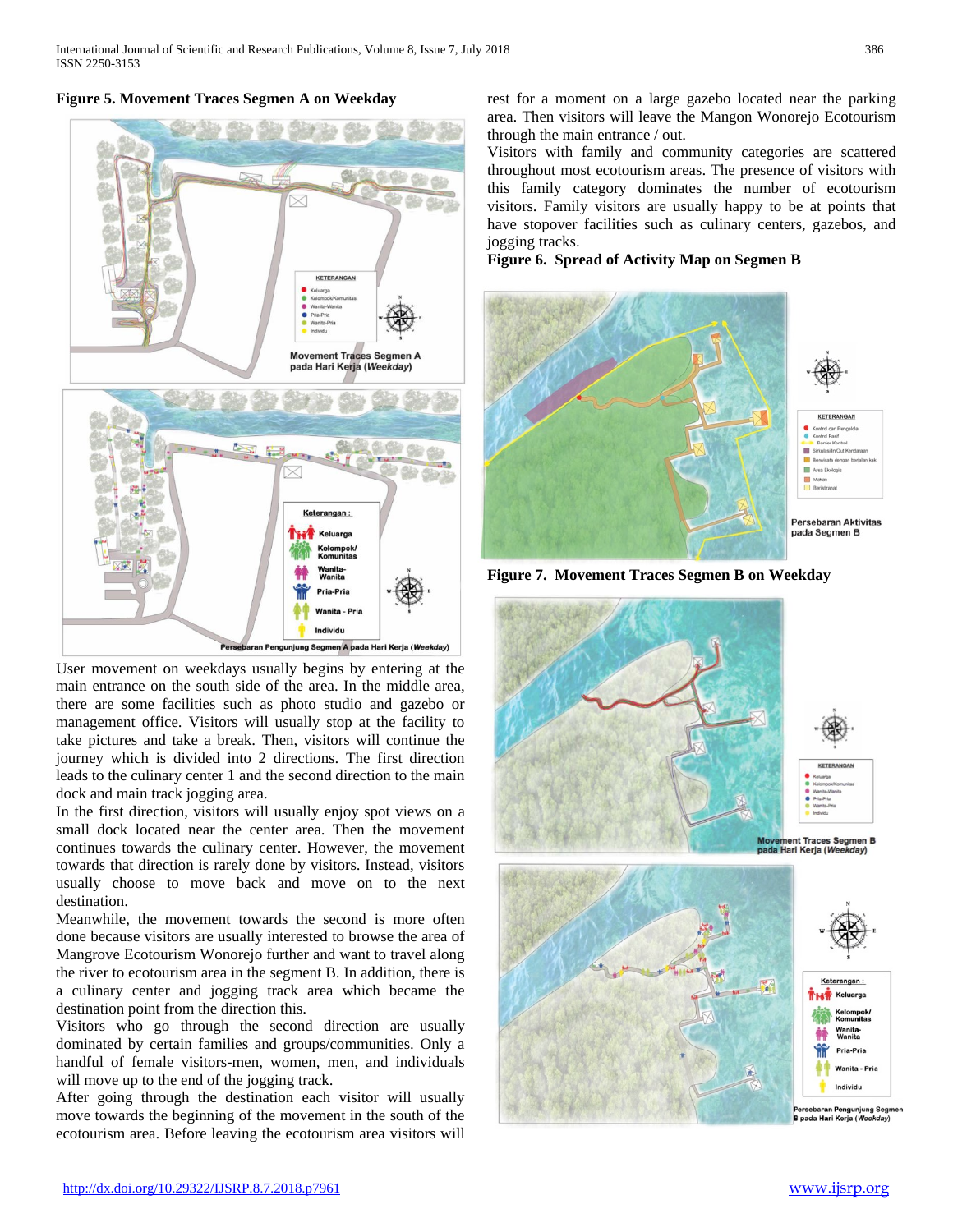The entire movement towards this segment starts from the dock which will then proceed to the path of the wooden pavement. There is an intersection that divides the flow of movement into two kinds. Direction 1 towards the gazebo located on the north side of the area. Visitors will usually choose to move in this direction compared to direction 2. So that the movement contained in the direction 1 along with the gazebo located in the north of the area is usually more crowded with visitors.

While the direction 2 is the path that makes visitors move to the gazebo located in the middle of the area and the gazebo located in the south of the area. However, only gazebos in the middle of the area are more often the destination visitors. Movements to the gazebo located on the south side of the area are very rare and usually only done by individuals and categories of male visitors.

Visitors with the family category still dominate in segment B. However, it will only be found in the gazebo located in the north of the region and the middle of the area. This is because of the path to each gazebo far enough. And usually, visitors will not move around the destination.

Visitors with categories of groups/communities have characteristics similar to family visitors. However, group visitors can usually move from one gazebo to another gazebo.

**Figure 8. Movement Traces Segmen A on Weekend**



Visitors start the movement from the south of the area which is divided into 2 directions. The first direction enters the main parking area located in the reception area of Mangrove Wonorejo Ecotourism. While the direction 2 will go directly to the main dock that will connect segment A to segment B. The second direction is an alternative condition if the 1st direction is not able to meet the capacity of vehicles and visitors.

The majority of visitors entering from the 1st direction tend to move towards the middle area of ecotourism. Although the middle area will be split into two directions towards the culinary center and towards the main pier. Unlike the conditions during weekdays (weekday), visitors have a similar quantity of movement towards both directions.

Visitors moving towards the main pier often pause in the culinary center area before continuing their movement towards the main dock and jogging track area. Following from the area there are some visitors who rest in the area around fishing. Then, leave the Mangrove Ecotourism Wonorejo through the main in/out circulation.

Meanwhile, visitors who start the movement through an alternative pathway directly to the main dock tend to go directly to segment B or enter the jogging track area. After doing tours in segment B or jogging track area, visitors will move towards ecotourism area located on the west side of segment A.

Because segment A is also divided into 2 directions then there are visitors who will do the movement around the path to the new main culinary center and then back to the starting point of the movement. Then there are also visitors who move towards the middle area then immediately back to the starting point of the movement.

### **Figure 9. Movement Traces Segmen B on Weekend**



All visitors will start the movement from the dock. The movement of visitors will be divided into 2 directions leading to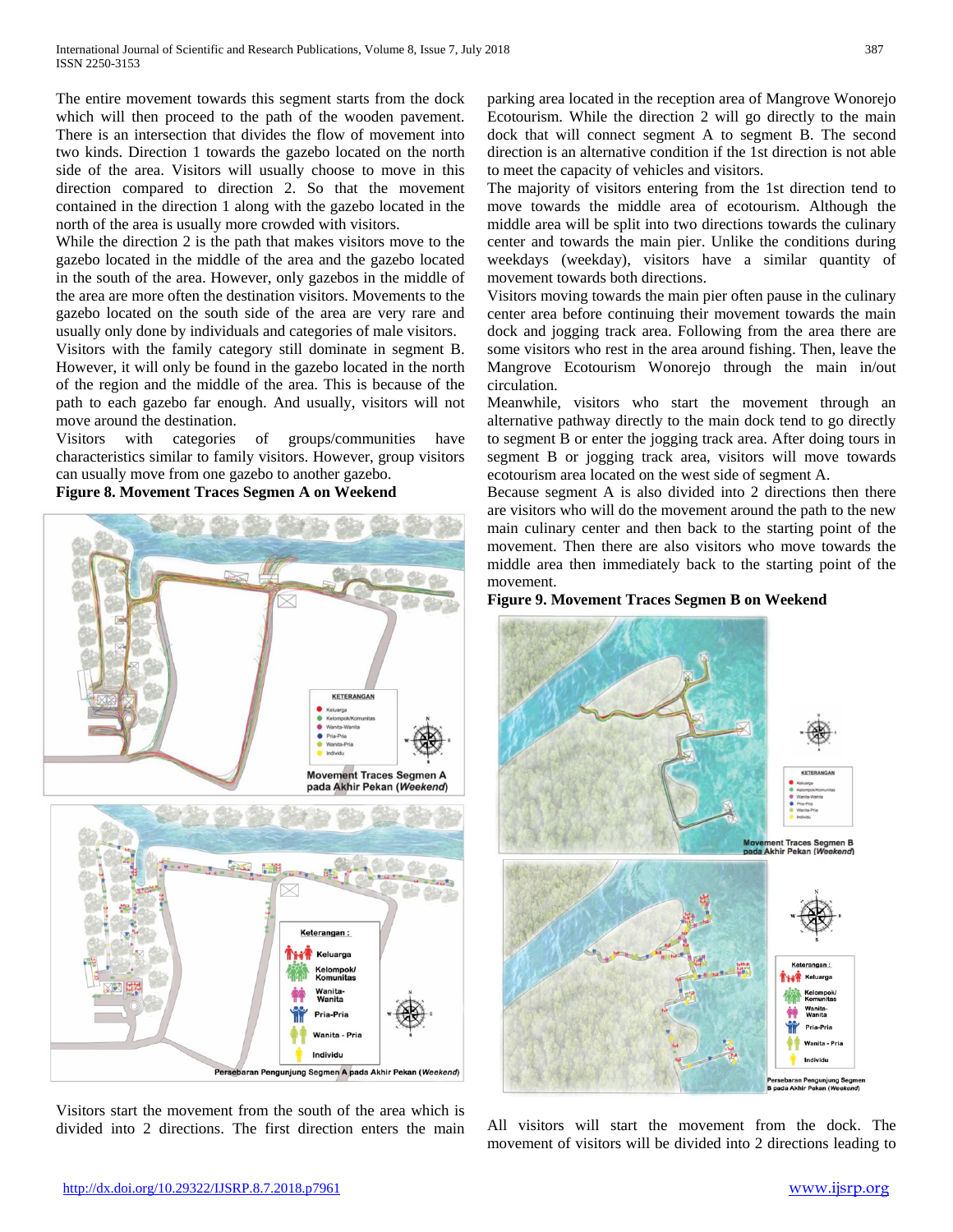the main gazebo or towards the central and southern gazebos. The majority of visitors will move towards the northern gazebo then continue moving towards the central gazebo then return to the starting point of the movement of the dock.

The second line of movement tends to make the visitor towards the middle gazebo. However, there are some visitors who are moving towards the southern gazebo though with less quantity. After resting and enjoying the nature tour, visitors will move towards the starting point of the movement on the dock.

Visitors to the family category are visitors who dominate on segment B. However, the presence of visitors of this type only crowded the area of the north and central gazebos. Visitors in the family category are rarely encountered in the southern gazebo of the area.

Meanwhile, visitors with categories of group/communities crowded almost in the entire region. The quantity of group/ community visitors is equivalent to the family category visitors.

The presence of visitors with the male-female category is generally spread in the direction to the northern gazebo and central gazebo. However, the presence of visitors of this type also spread to the southern gazebo. Visitors of this type are the third most visitors after family and group/community.

The results of the analysis of aspects of research will be linked to the factors that influence in the research described in the following table :<br>Table 2. Assessed

|  | <b>Table 2. Assessment of Research Aspects</b> |  |  |
|--|------------------------------------------------|--|--|
|  |                                                |  |  |

|                    |                              |                                                          | <b>Research Aspects</b> |                            |                |                    |
|--------------------|------------------------------|----------------------------------------------------------|-------------------------|----------------------------|----------------|--------------------|
| No.                | <b>Evaluation</b><br>Factor  | Development<br><b>Natural</b><br>of<br><b>Ecotourism</b> | Productive<br>Lanscape  | Community<br>Participation | Total<br>Value | <b>Information</b> |
| 1.                 | Natural<br>Beauty            | 5                                                        | $\overline{4}$          | 3                          | 12             | Excellent          |
| 2.                 | Culture                      | 4                                                        | $\overline{4}$          | 4                          | 12             | Excellent          |
| 3.                 | Education                    | 3                                                        | 3                       | $\overline{3}$             | 9              | Good               |
| 4.                 | <b>Attractiveness</b>        | 3                                                        | 2                       |                            | 6              | Medium             |
| 5.                 | Accessibility                | 2                                                        | 3                       | 3                          | 9              | Good               |
| 6.                 | Infrastructure               | 3                                                        | $\overline{c}$          | 3                          | 8              | Good               |
| 7.                 | Promotion                    | 3                                                        | 2                       | 2                          | $\overline{7}$ | Medium             |
| 8.                 | Extension<br>program         | 3                                                        | 3                       | 4                          | 10             | Good               |
| 9.                 | Facility                     | 3                                                        | $\overline{c}$          | 2                          | 7              | Medium             |
| 10.                | Aesthetic form               | $\overline{4}$                                           | $\overline{4}$          | 4                          | 12             | Excellent          |
| 11.                | Conservation<br>of ecosystem | 5                                                        | $\overline{4}$          | 4                          | 13             | Excellent          |
| 12.                | Economics                    | 3                                                        | 3                       | 3                          | 9              | Good               |
| 13.                | Accomodation                 | 3                                                        | $\overline{c}$          | $\overline{c}$             | 7              | Medium             |
| 14.                | Thermal                      | $\overline{c}$                                           | 3                       | 3                          | 8              | Good               |
| 15.                | Urban ecology                | 5                                                        | 3                       | 3                          | 11             | Excellent          |
| <b>Score Point</b> |                              | 51                                                       | 44                      | 44                         | 140            | ٠                  |

Description: The assessment is done in the range 1-5. Where the rating is  $1 =$  Horrible,  $2 =$  Bad,  $3 =$  Medium,  $4 =$  Good,  $5 =$ Excellent

### **Table 3. Scoring Analysis Results**

| No.                  | <b>Factors</b>                                                                                                       | <b>Ouality</b> | Rate                     | Score     |  |  |
|----------------------|----------------------------------------------------------------------------------------------------------------------|----------------|--------------------------|-----------|--|--|
| <b>Atraktiveness</b> |                                                                                                                      |                |                          |           |  |  |
| 1.                   | As Ecotourism that relies on natural<br>conditions                                                                   | 30             | 5                        | Excellent |  |  |
| $\overline{2}$ .     | As a recreational / tourism facility<br>(including attractive tourism attributes)                                    | 30             | 3                        | Medium    |  |  |
| 3.                   | Availability of infrastructure                                                                                       | 10             | $\overline{c}$           | Bad       |  |  |
| 4.                   | Management as an ecotourism facility                                                                                 | 30             | 3                        | Medium    |  |  |
| 5.                   | Promotion                                                                                                            |                | $\overline{c}$           | Bad       |  |  |
|                      | <b>Productive Landscape</b>                                                                                          |                |                          |           |  |  |
| 6.                   | To support the conservation of mangrove<br>ecosystem (reffering to community<br>participation in managing ecosystem) | 20             | 3                        | Medium    |  |  |
| 7.                   | To support people's productivity                                                                                     | 15             | 3                        | Medium    |  |  |
| 8.                   | As an educational tourism facility                                                                                   | 20             | $\overline{c}$           | Bad       |  |  |
| 9.                   | Capital support from government/certain<br>parties                                                                   | 10             | 3                        | Medium    |  |  |
| 10.                  | Availability of flora and fauna vegetation.                                                                          | 20             | $\overline{\mathcal{A}}$ | Good      |  |  |
| Total                |                                                                                                                      | 200            | 30                       |           |  |  |

Description: The assessment is done in the range 1-5. Where the rating is  $1 =$  Horrible,  $2 =$  Bad,  $3 =$  Medium,  $4 =$  Good,  $5 =$ Excellent

Based on table 2 and table 3 can be identified that aspects that need attention are the availability of infrastructure, accommodation, promotion, and educational tourism facilities.

Other factors that can be further developed are recreation facilities, ecotourism management facilities, strategies to encourage community participation in managing ecosystems and supporting community productivity, and capital support from government / certain parties.

The only factor that has a good score is ecotourism conditions that have excellent quality as the main attraction in the region. The mangrove ecosystem within the area has the potential to increase the productivity of the landscape and become a habitat for flora and fauna.

### IV. CONCLUSION

From the research that has been done, it can be concluded several things:

Some of the influential aspects of this research are aspects of ecotourism development which include ecotourism management facility of mangrove Wonorejo, productive landscape aspect and community participation aspect which includes tourism education facility, conservation supporting facility of the mangrove ecosystem. The availability of an infrastructure capable of accommodating all these aspects creates an 'ecological community'.

Based on synthesis theory and field analysis results indicate that a facilitative strategy is needed to promote an attractive ecotourism development and as a productive landscape supported by local community participation.

To support the ecotourism development aspect, it is necessary to divide the zoning of the area into 3 which is the main conservation zone, transition zone, and the support zone. The benefit of the zone division is 'organizing community activities' that take place within the region so as to be sustainable with each other.

To support the area into a productive landscape, some facilities are needed to improve the landscape capability to be more productive ie laboratory facilities that are used as a place to research mangroves in order to review the techniques of planting or researching the quality of mangrove processed products. In